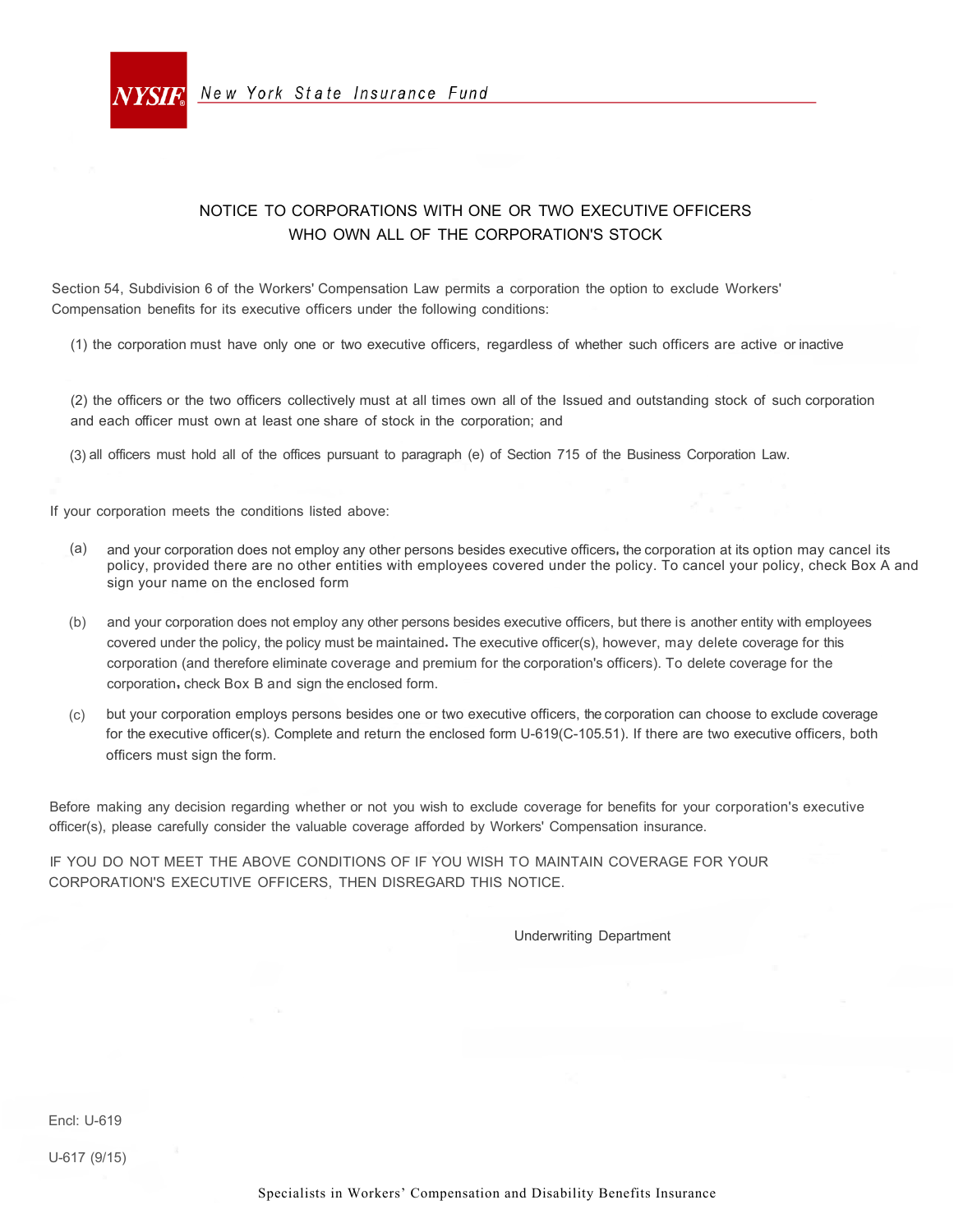## **State of New York WORKERS' COMPENSATION BOARD**

### **NOTICE OF ELECTION OF A CORPORATION WHICH IS REQUIRED TO HAVE COVERAGE FOR ITS EMPLOYEES UNDER THE NEW YORK STATE WORKERS' COMPENSATION LAW TO EXCLUDE THE SOLE SHAREHOLDER-OFFICER OR ONE OF THE TWO OR BOTH EXECUTIVE OFFICERS-SHAREHOLDERS OF THE CORPORATION FROM SUCH COVERAGE**

To: NEW YORK STATE INSURANCE FUND DOCUMENT CONTROL CENTER – NEW BUSINESS 1 WATERVLIET AVENUE EXTENSION ALBANY, NY 12206

TAKE NOTICE that under the provisions of Section 54, subdivision 6, of the Workers' Compensation Law as amended, the corporation named below elects to exclude the executive officer(s) named below from coverage under the New York State Workers' Compensation Law with respect to all the policies issued to the corporation by the insurance carrier named above.

Name of Corporation \_\_\_\_\_\_\_\_\_\_\_\_\_\_\_\_\_\_\_\_\_\_\_\_\_\_\_\_\_\_\_\_\_\_\_\_\_\_\_\_\_\_\_\_\_\_\_\_\_\_\_\_\_\_\_\_\_\_\_\_\_\_\_\_\_\_\_\_\_\_\_\_\_\_\_\_\_\_\_\_\_\_\_\_\_

Address of Corporation \_\_\_\_\_\_\_\_\_\_\_\_\_\_\_\_\_\_\_\_\_\_\_\_\_\_\_\_\_\_\_\_\_\_\_\_\_\_\_\_\_\_\_\_\_\_\_\_\_\_\_\_\_\_\_\_\_\_\_\_\_\_\_\_\_\_\_\_\_\_\_\_\_\_\_\_\_\_\_\_\_\_\_

Incorporated Under the Laws of the State of  $\blacksquare$ 

Type:  $\Box$  One-person corp.  $\Box$  Two-person corp. (A two-person corporation may elect to exclude **one or both** executive officers, provided that between them they own all the stock in the corporation, and that each officer owns **at least one share of stock**.)

| ExecutiveOfficer(s) | Name | Title |
|---------------------|------|-------|
| to be Excluded from |      |       |
| Policy              | Name | Title |

# **CERTIFICATION**

USE FOR ONE-PERSON CORPORATION I, \_\_\_\_\_\_\_\_\_\_\_\_\_\_\_\_\_\_\_\_\_\_\_\_\_\_\_\_\_\_\_\_\_\_\_, certify that I am the sole executive officer of the above-named corporation; that I have been since \_\_\_\_\_\_\_\_\_\_\_\_\_\_\_\_\_the sole owner of all issued and outstanding stock of the corporation and hold all the offices pursuant to paragraph (e) of Section 715 of the Business Corporation Law. (Affix corporate seal below, if you have one.)  $\_$  , and the set of the set of the set of the set of the set of the set of the set of the set of the set of the set of the set of the set of the set of the set of the set of the set of the set of the set of the set of th Signature of Officer **Date** Telephone No. **Date** Telephone No. **Date** Telephone No. **USE FOR TWO-PERSON CORPORATION** We, \_\_\_\_\_\_\_\_\_\_\_\_\_\_\_\_\_\_\_\_\_\_\_\_\_\_\_\_\_ , \_\_\_\_\_\_\_\_\_\_\_\_\_\_\_\_\_\_\_\_\_\_\_\_\_\_\_\_\_\_\_\_ and \_\_\_\_\_\_\_\_\_\_\_\_\_\_\_\_\_\_\_\_\_\_\_\_\_\_\_\_\_\_\_, \_\_\_\_\_\_\_\_\_\_\_\_\_\_\_\_\_\_\_\_\_\_\_\_\_\_\_\_\_ certify that we are the two executive officers of the above-named corporation, having been duly appointed by corporate resolution; that we have been since \_\_\_\_\_\_\_\_\_\_\_\_\_\_\_\_\_ the sole owners of all issued and outstanding stock and that each of us owns at least one share of stock of the corporation, and that we hold all of the offices pursuant to paragraph (e) of Section 715 of the Business Corporation Law. (Affix corporate seal below, if you have one.) \_\_\_\_\_\_\_\_\_\_\_\_\_\_\_\_\_\_\_\_\_\_\_\_\_\_\_\_\_\_\_\_\_\_\_\_\_\_\_\_\_\_\_\_\_ \_\_\_\_\_\_\_\_\_\_\_\_\_\_\_\_\_\_\_\_\_\_\_\_\_\_ \_\_\_\_\_\_\_\_\_\_\_\_\_\_\_\_\_\_\_\_\_\_\_\_\_\_\_\_\_\_ Signature of Officer **Date** Telephone No. **Date Date Date** Telephone No. \_\_\_\_\_\_\_\_\_\_\_\_\_\_\_\_\_\_\_\_\_\_\_\_\_\_\_\_\_\_\_\_\_\_\_\_\_\_\_\_\_\_\_\_\_\_\_\_\_\_\_\_\_\_\_ \_\_\_\_\_\_\_\_\_\_\_\_\_\_\_\_\_\_\_\_\_\_\_\_\_\_\_\_\_\_\_\_\_\_ \_\_\_\_\_\_\_\_\_\_\_\_\_\_\_\_\_\_\_\_\_\_\_\_\_\_\_\_\_\_\_\_\_\_\_\_\_\_\_ Signature of Officer **Date** Date **Date** Date **Date Date Date Date Date Date Date Date Date Date Date Date D** Title<sup>T</sup> Date Date Name Title Name Name

#### **THIS ELECTION IS FINAL AND BINDING UPON THE OFFICER(S) NAMED UNTIL REVOKED BY THE CORPORATION.**

**CORPORATE** SEAL\*

\*If the corporation does not have a seal, check here  $\Box$ 

See reverse side for relevant portions of Sec. 54, subd. 6 (WCL) and Sec. 715, Par. (e) of the Business Corporation Law.

C-105.51 (1-04) U-619 Front

 *www.wcb.ny.gov*